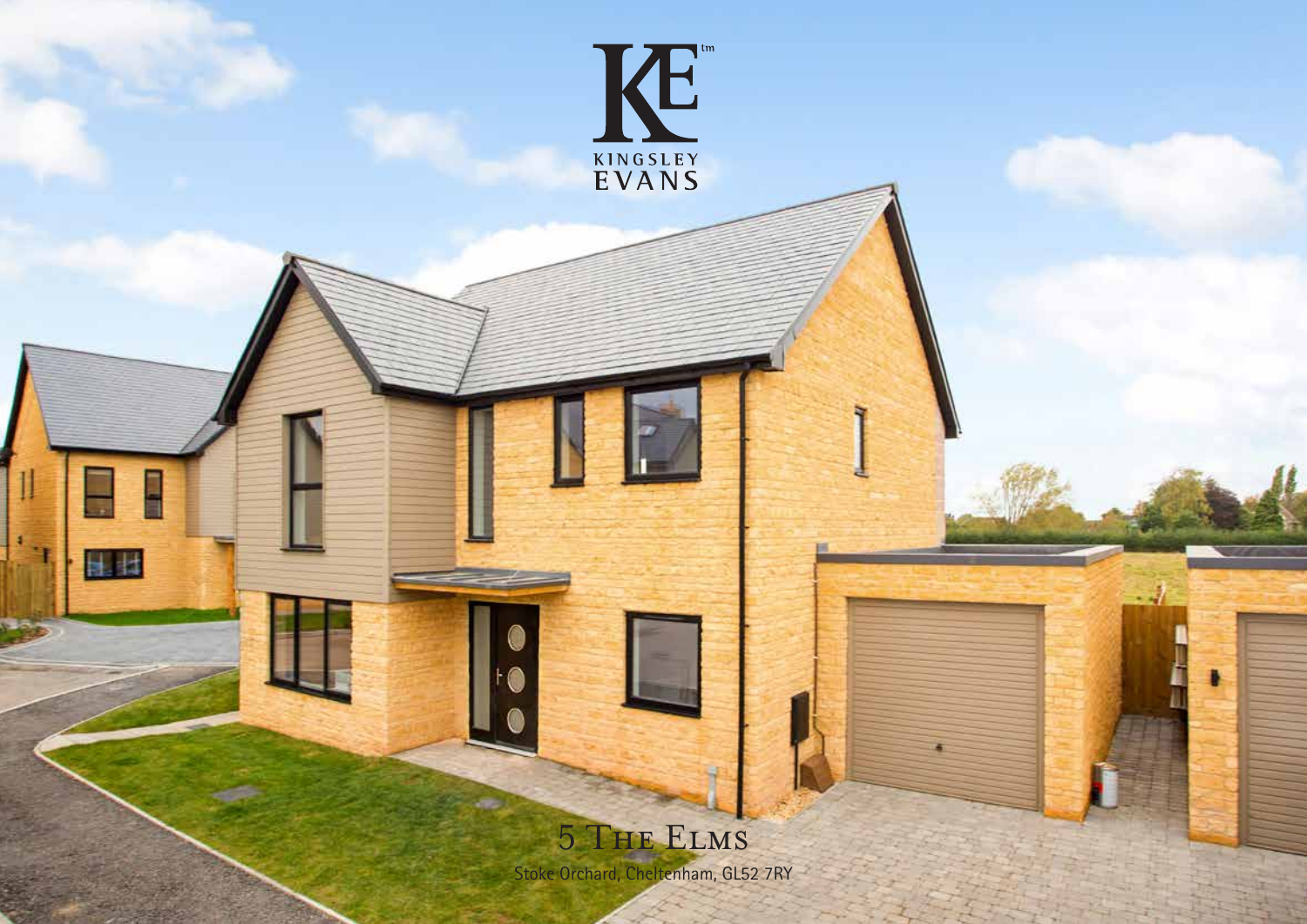## 5 The Elms

STOKE ORCHARD, CHELTENHAM, GL52 7RY

*A beautifully constructed, brand new detached family home with gardens, garage, parking and a picturesque countryside and village setting.* 

Reception Hall • Sitting Room • Kitchen/Dining Room • Study • Four Bedrooms (one with en suites) • Bathroom • Landscaped Gardens • Parking • Garage

#### **DESCRIPTION**

5 The Elms is an extremely attractive new build detached home and just one of six individual houses set into lovely plots in an extremely accessible setting. Built by a talented and local builder who specialises in bespoke high-quality builds deploying the fundamental principles of excellent architecture with the use of contemporary building methods, quality fixtures and fittings and an exemplary finish throughout. Spanning circa 1681 Sq Ft, the principal layout has been cleverly designed to incorporate both formal rooms and more social spaces with the principal room being open plan. Designed with functional yet modern living in mind and to offer the comforts and special touches one can expect of a high specification new build.

Entrance is gained through a hall that connects the reception rooms, with a large sitting room positioned to the front and parallel to this, a study. As with any of the best family homes, the kitchen is the most impressive area in the house. Designed in an open plan style with a spacious area for units and opening to the dining room, this beautiful space is the hub of the house. A set of bi fold doors and a further set of sliding doors lead to a sun terrace and further to the gardens. Adjacent is a utility/boot room with direct access to the garage.

The quality has been extended to the superb bedrooms, positioned over both the first floor, creating large rooms and ample space. There are four bedrooms, the master bedroom with built in wardrobes and an en suite. The three remaining bedrooms share a family bathroom.

#### **OUTSIDE**

The setting of The Elms is attractive, there is an area of garden to the front with a driveway to the side leading to a garage. A further garden is set to the rear with a patio terrace ideal for dining outside and to take in the views of the adjacent open countryside.

#### **SITUATION**

Stoke Orchard is a pretty village positioned in a countryside setting, which makes for some lovely walking and riding landscape. Over recent years it's become a sought after setting, for both families and professionals alike, and with significant growth, it now offers a charming farm shop with livestock, a vibrant village hall and a small yet well stocked shop. It is an attractive location with Bishops Cleeve within a bike ride or walk offering more comprehensive day to day amenities including two large supermarkets, coffee shops, eateries and an excellent secondary school and three primary school choices. Whilst beautifully semi-rural, it is extremely accessible with Cheltenham only four miles away. A fashionable hub with further excellent schools in both the state and private sector including Cheltenham College and The Cheltenham Ladies' College. For the commuter transport links are strong with regular bus routes between Cheltenham and Winchcombe, easy access to the M5 Tewkesbury and M4 corridor via the A40/A419. There are direct trains from Cheltenham to London and from Kingham.

local authority

Tewkesbury Borough Council

### Agents Notes

The property has been fitted with the following:

- Natural Cotswold stone
- Underfloor heating to downstairs
- Flagstone floors
- Bespoke kitchens
- Roca Sanitary throughout
- Large private gardens surrounded by Green Belt
- 10 Year Build Zone Warranty
- Oak internal doors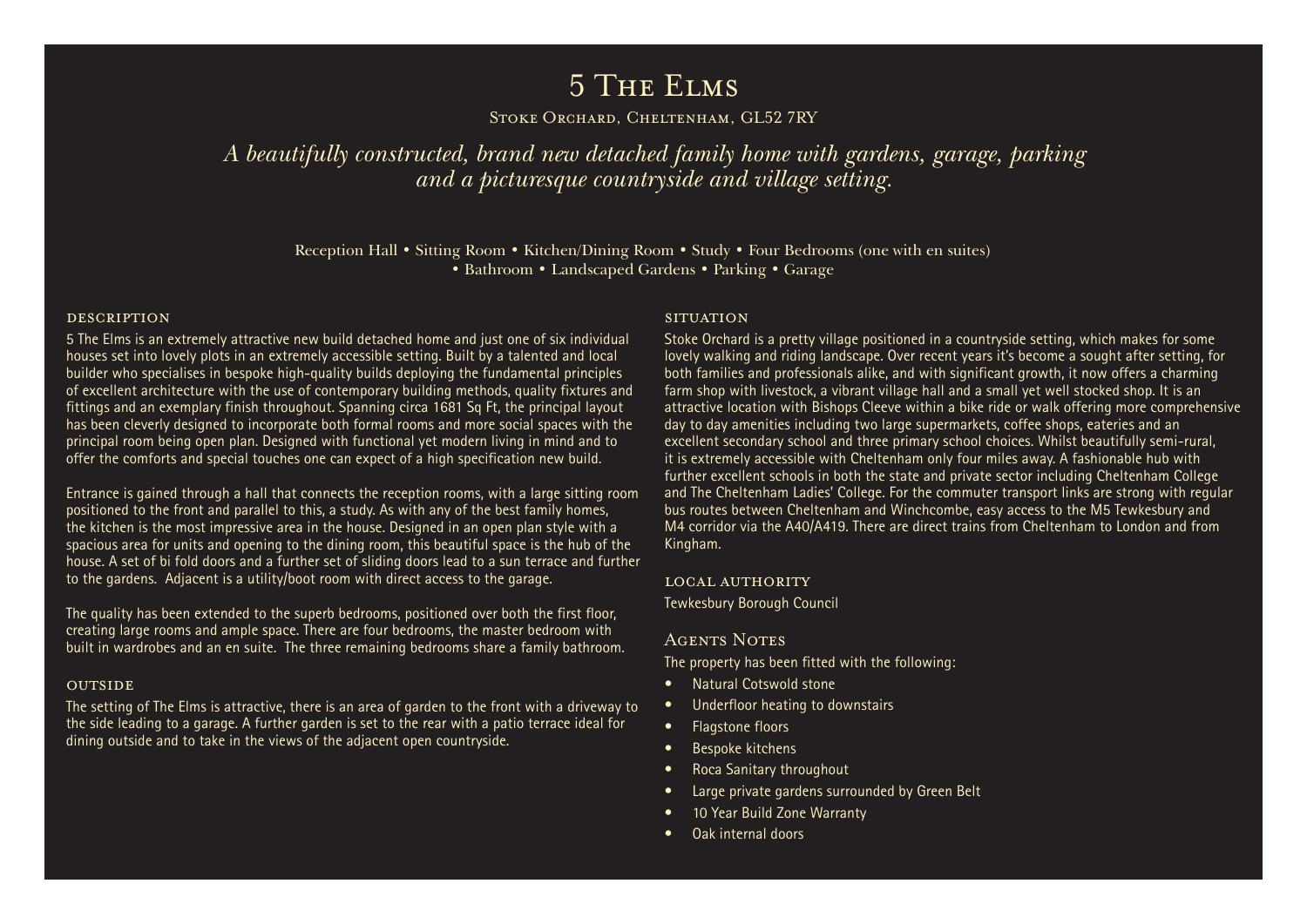